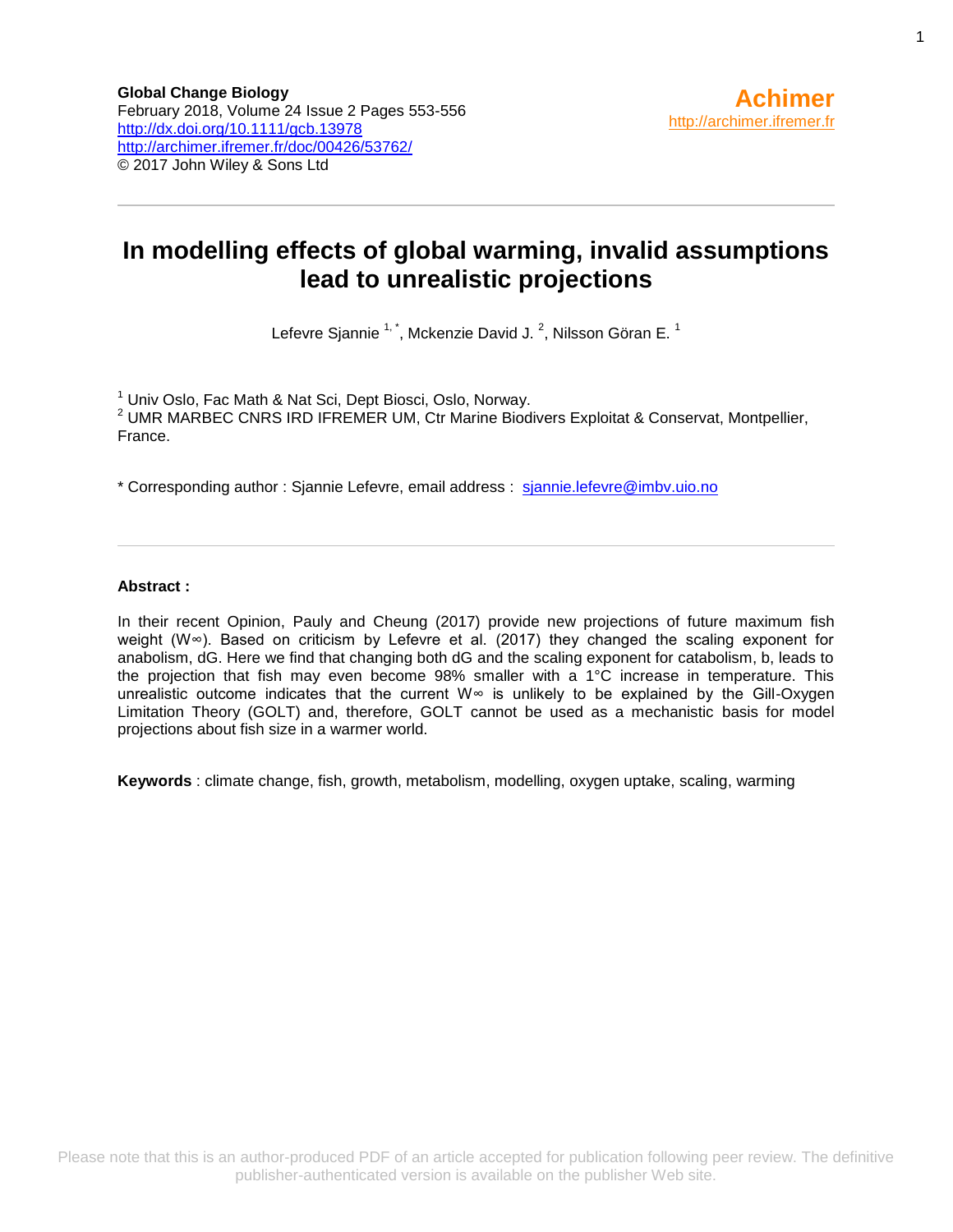In a recent Opinion paper, Pauly and Cheung (2017) argue against the criticisms we raised (Lefevre *et al.*, 2017) about the Gill-Oxygen Limitation Theory (GOLT) and its application in modelling. Rather than providing point-by-point responses to their arguments we highlight some key issues that, in our opinion, disqualify GOLT as a mechanistic basis for model projections about the future size of fishes.

 Pauly and Cheung (2017) contend that if gill surface area scaled to body mass with an exponent larger than 2/3, this would cause gill growth to outstrip body growth, such that fishes 'run out of space' in their head, precluding any further gill or body growth. This could only be the case, however, if it is assumed that gill surface area grows by increasing all length measures equally (Fig. 1a, Supplementary Information Table S1). This is entirely disproved by existing data, perfectly illustrated by the carp, where gill mass and surface areas have been measured over a wide range of body masses (Oikawa & Itazawa 1984; 1985). Carp gill surface area scales to body mass with an exponent of 0.79 (Fig. 1c,d), while gill volume scales with an exponent of 0.84 (Fig. 1e). That is, the gills of carp occupy a decreasing proportion of space in the head as the body grows (Fig. 1f), despite the fact that their surface area grows with an exponent larger than 2/3. If carp needed a larger gill surface area, there would be no geometrical constraint hindering it - new lamellae in a growing gill are not added where oxygen depleted water flows (Fig. 1b). Pauly and Cheung seem to suggest that when the gill surface area grows, it will eventually deplete the water of oxygen and more surface area would be useless. However, an increase in body and gill size will of course coincide with a proportional increase in water and oxygen movement, so a doubling of surface area effectively doubles capacity for oxygen uptake. This is aided by the counter-current principle of gill blood flow, where blood leaving the gill lamellae meets inflowing water with the highest oxygen content (e.g. Nilsson, 2010). We know of no experimental evidence showing that large gills and large fishes are less effective at oxygenating blood. That is, a fundamental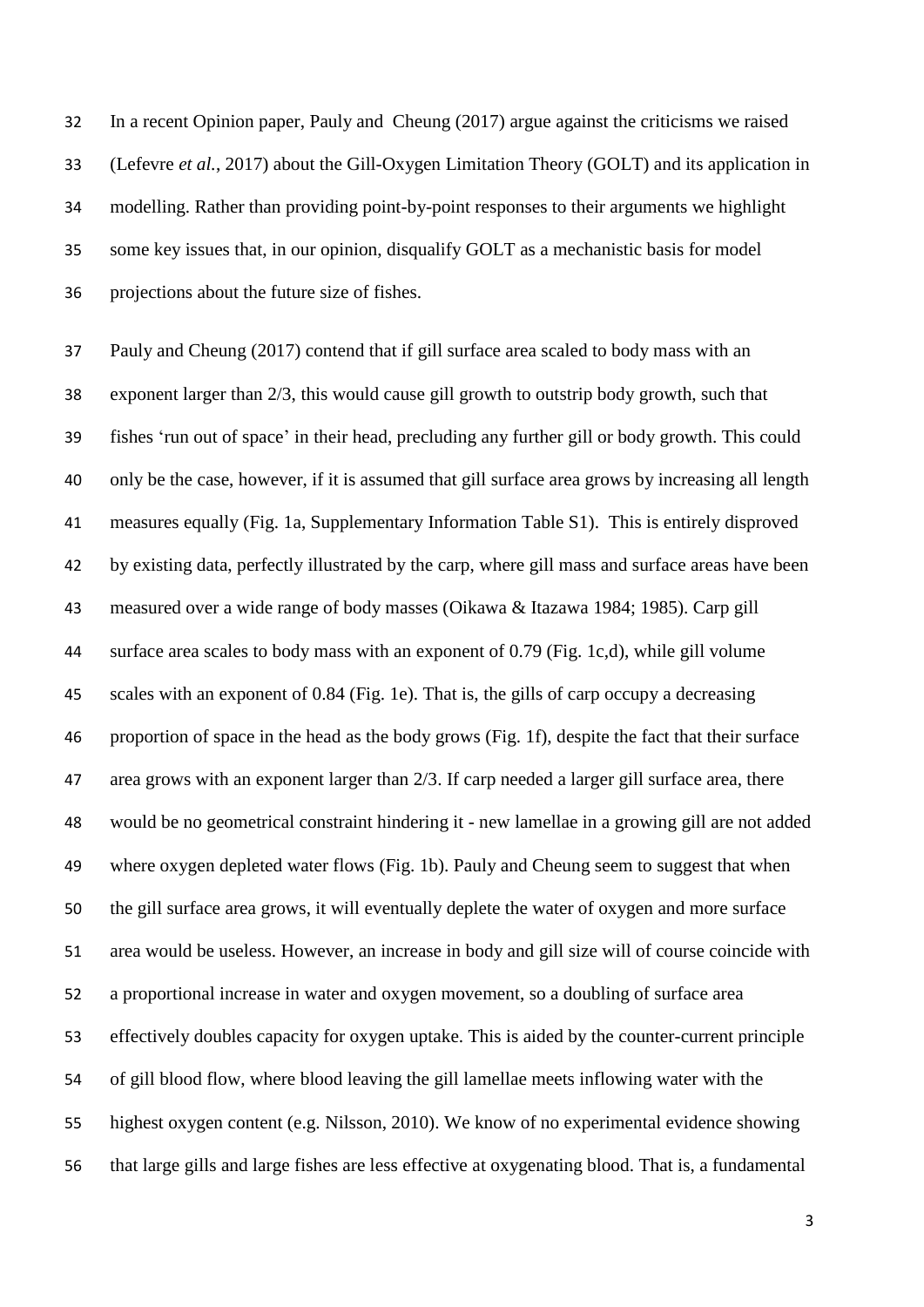pillar of the GOLT - that geometrical constraints hinder the gills and their surface area from growing at the same pace as the fish body - is not supported by existing data and knowledge. Pauly and Cheung (2017) have made new calculations where they use mass exponents for gill 60 surface area  $(d_G)$  from 0.6 in 'small' fish to 0.9 in 'large' fish, rather than the 0.7 they previously used (Cheung et al., 2011; 2013). They find that allowing gill area to grow faster with body mass will cause fishes to be even smaller in a warmer future (Fig. 2a,b). This goes against the basic assumption of GOLT, that growth is oxygen-limited, and also makes little sense physiologically. This unrealistic outcome is, in fact, simply a result of the current maximum weight (W∞) being one of few real-world parameters in the model (the others being 66 the species-specific growth parameter K and temperature). The value of  $W_{\infty}$  dictates the ratio between the constants, H for anabolism and k for catabolism, in the von Bertalanffy equation 68 (dW/dt = H⋅W<sup>dG</sup> - k⋅W<sup>b</sup> ↔ H/k = W<sub>∞</sub><sup>b</sup>/ W<sub>∞</sub><sup>dG</sup>; see Supplementary Information p. 3 for 69 derivation). Thus in the original paper (Cheung et al., 2013), with  $W_{\infty}$  in g, the H/k ratio resolved as 1.66 in the smallest species to 101.6 in the largest species, although there is no biological foundation for such a spread in the ratio. If we test their model with more realistic values (Fig. 2c-d), by setting almost equal scaling exponents for anabolism and catabolism, the predicted effect of temperature becomes totally unrealistic, suggesting a 98-99% drop in 74 fish body mass with a 1 $\degree$ C increase in temperature, while a  $2\degree$ C increase will cause fishes to be 100% smaller (Supplementary Information Table S2 and S3). If the exponents are set as 76 equal, which based on scientific evidence is probably the case in real fishes,  $W_{\infty}$  can never be predicted from the GOLT (or von Bertalanffy) model, as anabolism will always be larger than catabolism (Fig. 2e). Thus, with real-world data the model breaks down and cannot determine W<sup>∞</sup> of fishes now or in any future. The most parsimonious explanation for these unrealistic 80 predictions is that the current observed  $W_{\infty}$  is in fact not determined by limitations in oxygen 81 supply; hence it cannot reliably be used to predict the future  $W_\infty$  using the von Bertalanffy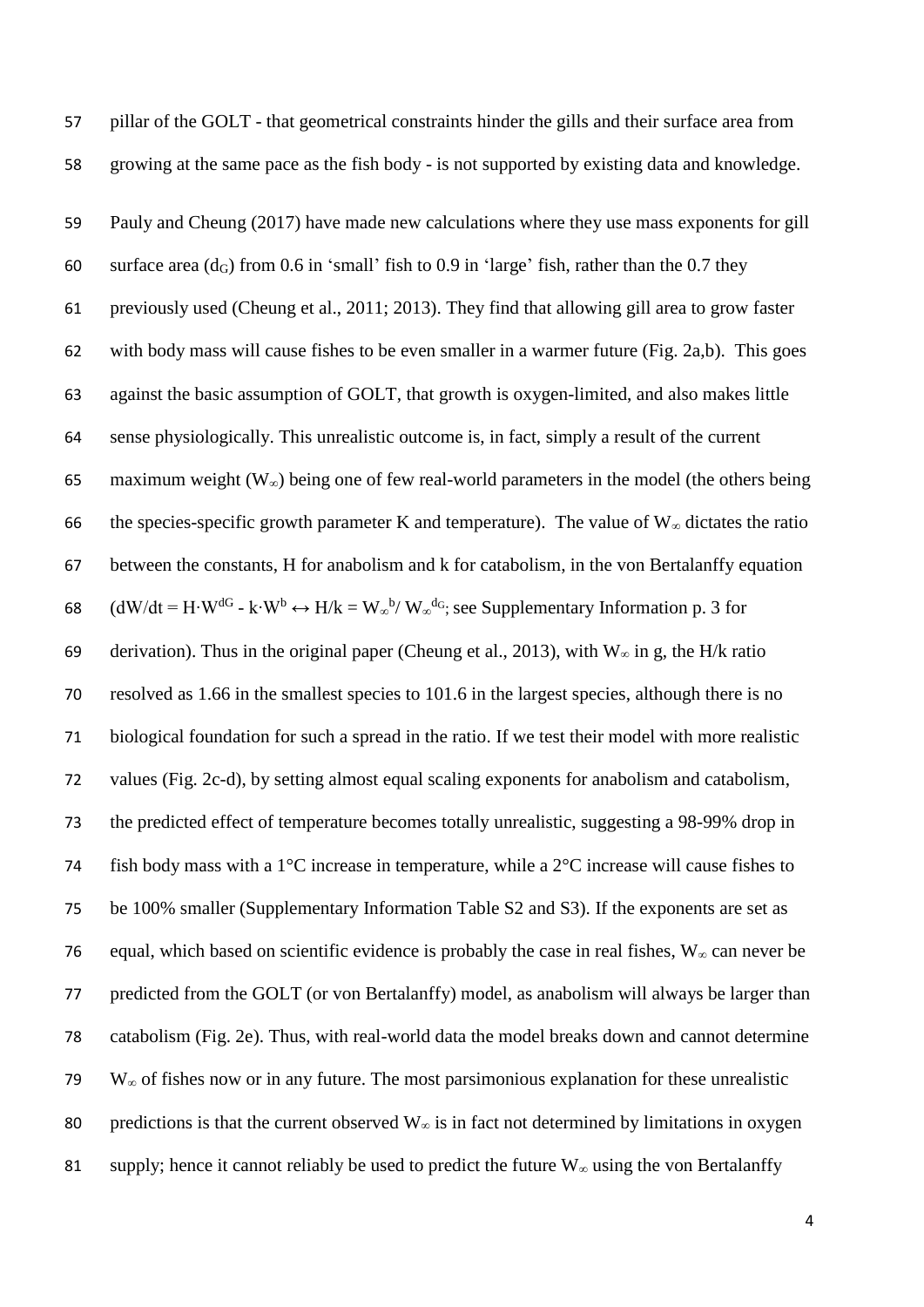equation. There is simply no scientific evidence or known mechanism to support the claim by Cheung and Pauly (2017) that "*fish with a higher d<sup>G</sup> tend to have a lower ratio of the anabolic to catabolic rate constant, suggesting that the fish would spend relatively more energy for catabolic activities than anabolic activities*". This claim is based on the fact that, when using the von Bertalanffy equation, the H/k ratio is forced to fit a certain observed maximum size.

 Pauly and Cheung (2017) reaffirm their belief that the oxygen demand of maintenance metabolism is dictated by denaturation of proteins and that it is therefore constant relative to body mass because it 'occurs in all cells'. We must stress that this idea is not supported by scientific evidence. As we explained (Lefevre et al., 2017), all evidence indicates that 92 maintenance oxygen demand decreases with mass  $(b-1 = -0.13)$  in essentially the same 93 manner as maximum capacity for oxygen supply  $(d-1 = -0.12)$ . When it comes to the exponent b (for maintenance metabolism or 'catabolism'), von Bertalanffy (1957) contended 95 that using  $b < 1$  would have little impact on the model, while Pauly and Cheung (2017) suggest that "*the shrinkage of body size under warming may be lower with b < 1*". Our calculations based on GOLT (Fig. 2d-f, Supplementary Information Table S2 and S3), however, indicates the opposite: reducing b and hence bringing the exponents closer to each other actually results in an exaggerated effect of even a very minor increase in temperature, 100 regardless of the value of the input parameters  $W_{\infty}$  and K (Supplementary Information Table S2 and S3).

 Finally, Cheung and Pauly (2017) dismiss the fact that the existence of extremely large tropical fishes goes against GOLT, arguing that sunfish and large groupers are very sluggish. They do not consider marlins, which are very large and anything but sluggish, and which prefer warm tropical surface waters (see Lefevre et al., 2017). Their comment about whale sharks spending much time in the cold is also inaccurate; depth and temperature loggers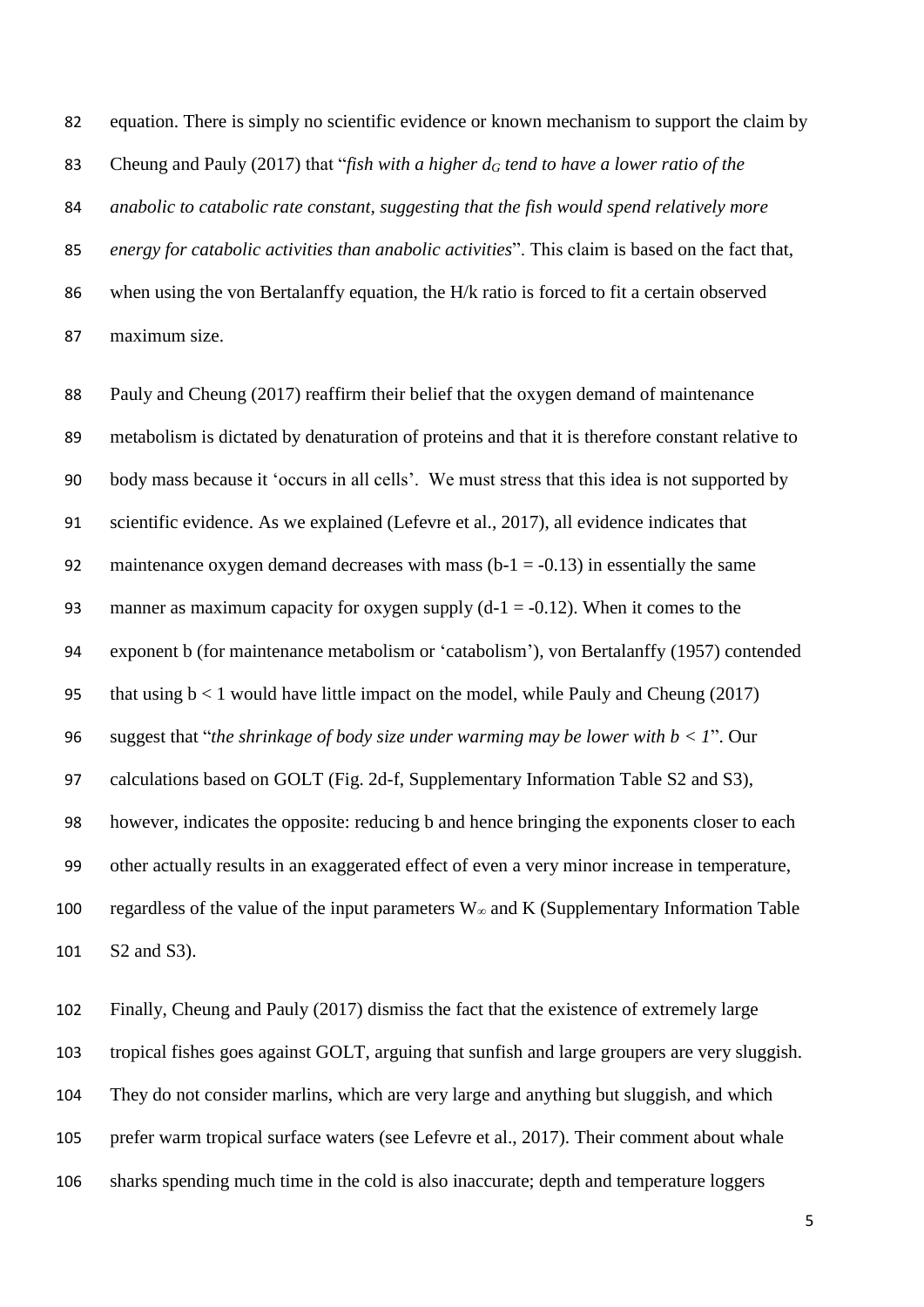- subsequently remain near the surface to warm up (Thums *et al.*, 2013).
- We urge our colleagues to accept that the GOLT is not a valid explanation for why some
- fishes may become smaller as the world warms. We must develop new models, based upon
- sound physiological principles, to project how such a phenomenon may affect fish
- populations in the future.

#### **Supplementary Information**

- Supplementary Information is available online at
- [http://onlinelibrary.wiley.com/journal/10.1111/\(ISSN\)1365-2486.](http://onlinelibrary.wiley.com/journal/10.1111/(ISSN)1365-2486)

### **Conflicts of Interest**

The authors declare that no conflict of interests exists.

#### **References**

- Cheung WWL, Dunne J, Sarmiento JL, Pauly D (2011) Integrating ecophysiology and
- plankton dynamics into projected maximum fisheries catch potential under climate
- change in the Northeast Atlantic. ICES Journal of Marine Science: Journal du Conseil, 68, 1008-1018.
- Cheung WWL, Sarmiento JL, Dunne J et al. (2013) Shrinking of fishes exacerbates impacts
- of global ocean changes on marine ecosystems. Nature Climate Change, 3, 254-258.
- Cheung WWL, Pauly D (2017) Projecting the shrinking fish body size under ocean warming:
- tuna as an illustrative example (http://www.nereusprogram.org/wp-
- content/uploads/2017/08/Short-notes-on-body-size-calculation.pdf).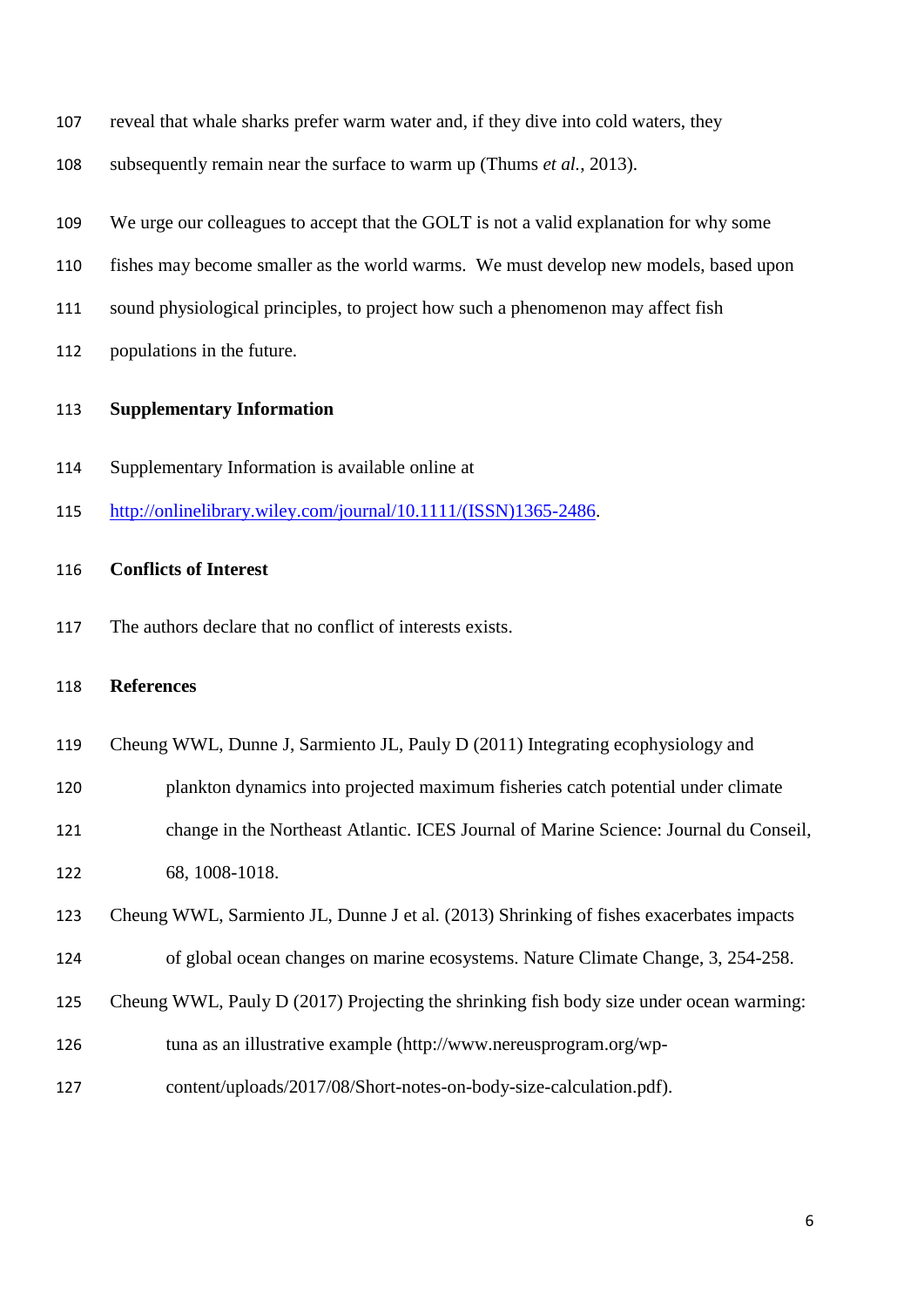| 128 | Lefevre S, Mckenzie DJ, Nilsson GE (2017) Models projecting the fate of fish populations  |
|-----|-------------------------------------------------------------------------------------------|
| 129 | under climate change need to be based on valid physiological mechanisms. Global           |
| 130 | change biology, 23, 3449-3459.                                                            |
| 131 | Oikawa S, Itazawa Y (1984) Relative Growth of Organs and Parts of the Carp, Cyprinus      |
| 132 | carpio, with Special Reference to the Metabolism-Size Relationship. Copeia, 1984,         |
| 133 | 800-803.                                                                                  |
| 134 | Oikawa S, Itazawa Y (1985) Gill and Body Surface Areas of the Carp in relation to Body    |
| 135 | Mass, With Special Reference To The Metabolism-Size Relationship. Journal of              |
| 136 | Experimental Biology, 117, 14.                                                            |
| 137 | Pauly D, Cheung WWL (2017) Sound physiological knowledge and principles in modeling       |
| 138 | shrinking of fishes under climate change. Global Change Biology.                          |
| 139 | Nilsson GE (2010) Respiratory Physiology of Vertebrates: Life With and Without Oxygen.    |
| 140 | Cambridge University Press.                                                               |
| 141 | Thums M, Meekan M, Stevens J, Wilson S, Polovina J (2013) Evidence for behavioural        |
| 142 | thermoregulation by the world's largest fish. Journal of the Royal Society Interface, 10, |
| 143 | 20120477.                                                                                 |
| 144 | Von Bertalanffy L (1957) Quantitative laws in metabolism and growth. Quarterly review of  |
| 145 | Biology, 217-231.                                                                         |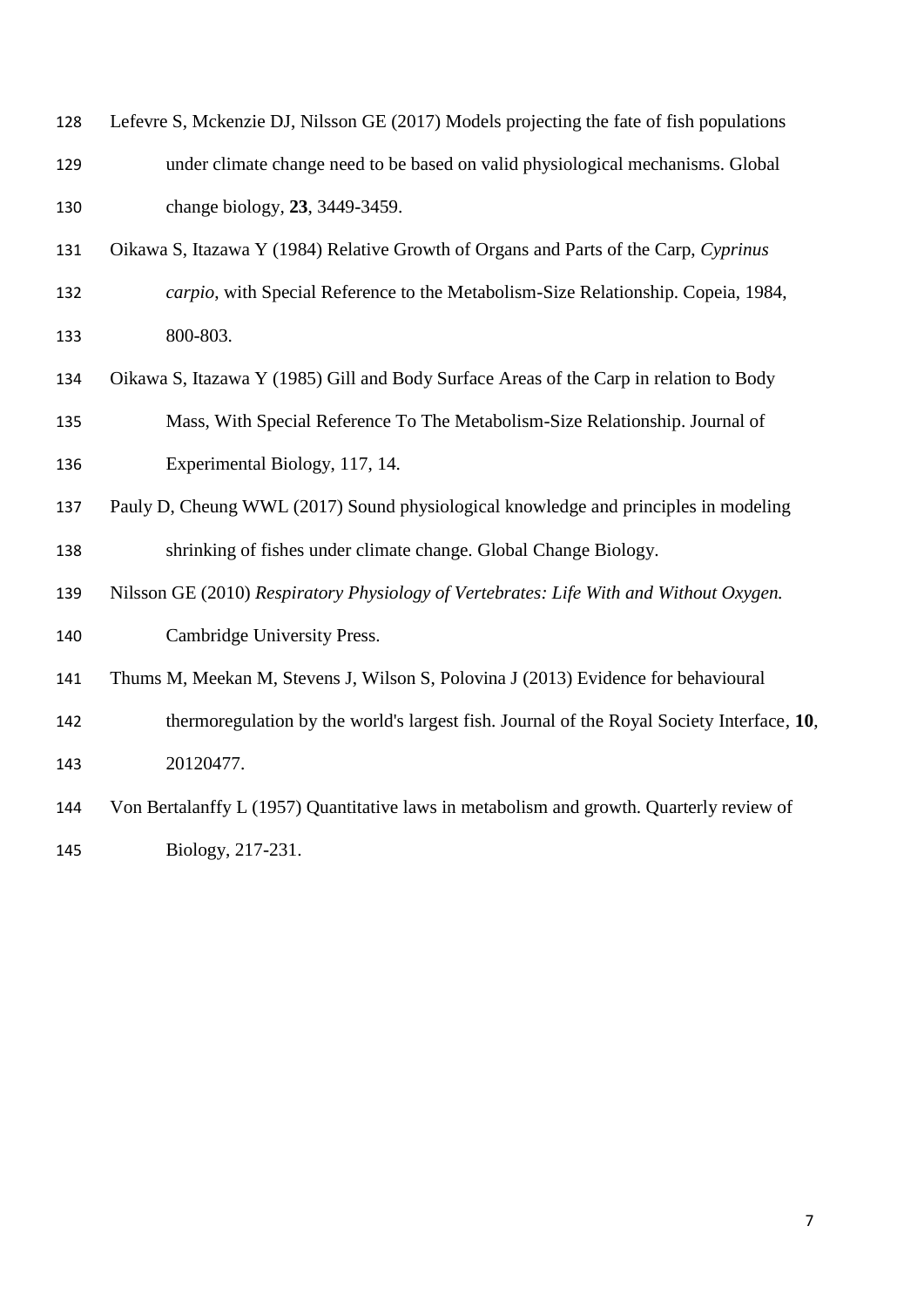# **Fig. 1: Isometric vs 'hyper-allometric' growth of gill surface area in relation to body mass.** In panel (a) it is hypothetically assumed that all dimensions of the gill grows isometrically, and therefore all one-dimensional measures (lengths, widths, heights) increase with an exponent of 1/3, hence the number of lamellae per length of filament (as well as number of filaments per length of gill arch) will have to decrease with 1/3, and the surface area of each lamellae can increase with only 2/3. Panel (b) shows the situation supported by existing morphometric evidence (Lefevre et al., 2017), where the thickness of the lamellae, and therefore distance between, and thus the number of lamellae per length of filament, can remain constant regardless of body mass, hence the total number of lamellae can be increased when the fish grows. Note also that other 'hyper-allometric' scaling exponents [defined by Pauly and Cheung (2017) as anywhere between 2/3 and 1] can be obtained by changing other parameters in addition to the lamellae number and thickness, such as the length of the filament and height and length of the lamellae – this is in fact how fish adjust their respiratory surface area to their needs. The isometric growth of the gills in (a) leads to a scaling exponent for the total gill surface area with body mass of 2/3, while the growth of the gills in (b) have a 161 scaling exponent for the surface area of 1 (c) or a constant gill surface area relative to body mass (d). In both scenarios, however, the total gill volume (mass) will increase in direct proportion to body mass (e) and thus occupy the same amount of space in relation to body mass (f). That is, 'hyper-allometric' growth of the gills does not cause them to take up more and more relative space. A large body of evidence shows that gill surface area in fishes scales in relation to body mass in direct proportion to their oxygen needs (basal and maximal), which scales with an exponent between 2/3 and 1 [average 0.86-0.87 (Lefevre et al., 2017)], as here exemplified by the carp [data from Oikawa & Itazawa (1984; 1985)]. Further details on the calculations are presented in Supplementary Information Table S1.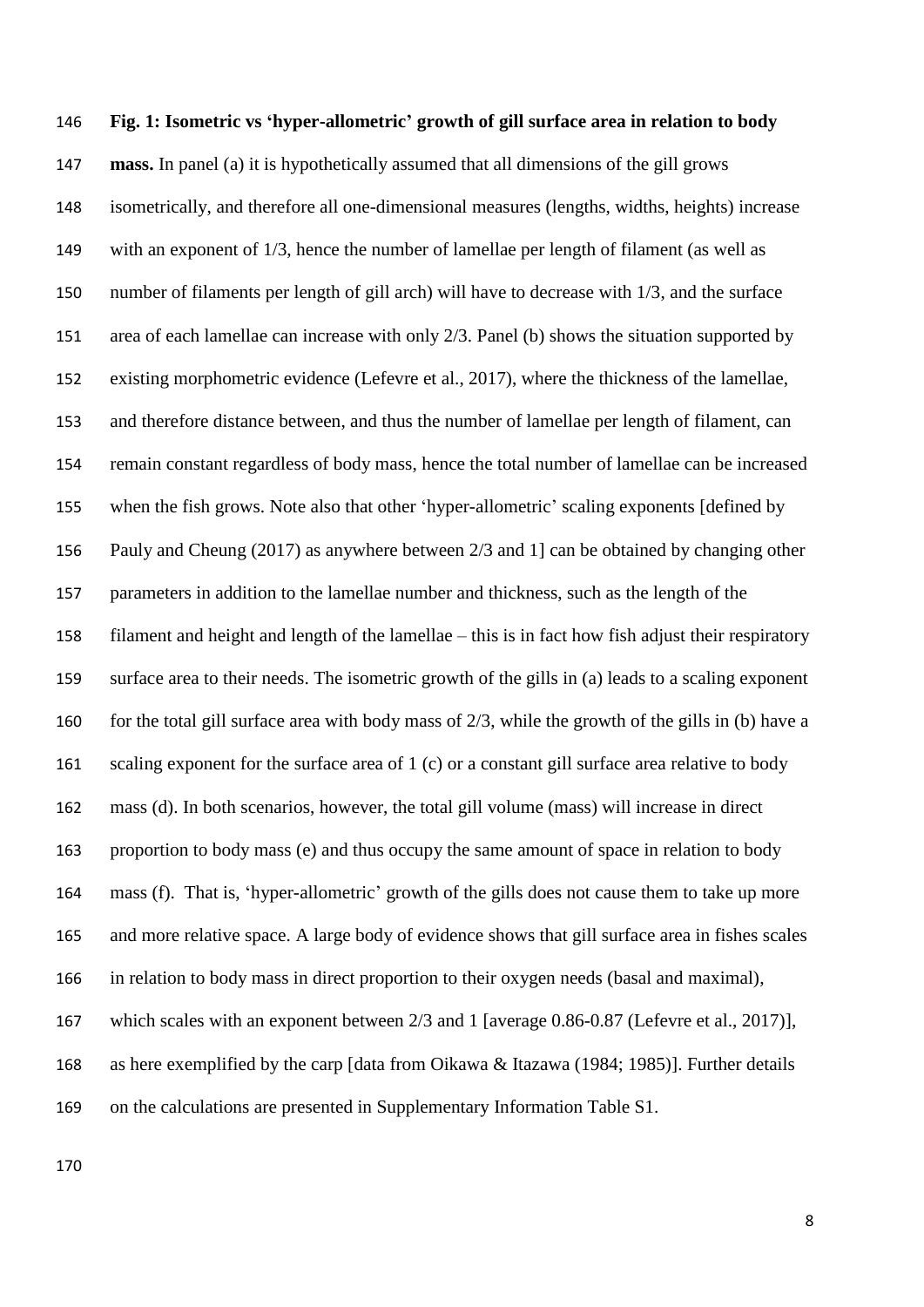171 **Fig. 2: Models for anabolism and catabolism in small-spotted catshark as a function of**  172 **body mass, revealing unrealistic consequences of GOLT-based models.** The graphs show 173 weight-specific anabolism (H⋅W<sup>dG</sup>/W; solid lines) and catabolism (k⋅W<sup>b</sup>/W; dashed lines) at 174 current temperature (dark / black and blue) and current temperature  $+1^{\circ}C$  (bright / purple and orange), based on von Bertalanffy's equation (dW/dT = H⋅W<sup>dG</sup> - k⋅W<sup>b</sup>). In (a), anabolism and 176 catabolism have been calculated with the original exponents used by Cheung et al. (2013),  $d_G$ 177 = 0.7 and  $b = 1$ , respectively. In (b), anabolism and catabolism has been calculated with the 178 exponents now used by Pauly and Cheung (2017) for fish larger than 60cm,  $d<sub>G</sub> = 0.9$  and  $b =$ 179 1, respectively. Similar to their new calculations for tuna, a  $1^{\circ}$ C increase in temperature leads 180 to a 35% reduction in maximum body mass  $(W_{\infty})$  of small-spotted catshark, as opposed to the 181 13% in (a). To obtain the same current  $W_\infty$  when  $d_G$  increases from 0.7 to 0.9, H/k has to be 182 reduced. In (c),  $d_G$  has been increased from 0.9 to 0.961 to reflect the actual measured scaling 183 exponent for gill surface area of small-spotted catshark [from Wegner, 2016 (Fish Physiology 184 Vol 34A, Chapter 3, pp. 101-151)], while b has been maintained at 1. A 1°C increase in 185 temperature now leads to a 65% reduction in  $W_{\infty}$ , illustrating that the decreasing difference 186 between the exponents is exacerbating the effect of elevated temperature. In (d), the 187 exponents are even closer to each other,  $d_G$  being 0.96 and b being 0.97, which results in a 99% 188 reduction in W<sup>∞</sup> with just 1°C increase in temperature. Clearly an unrealistic outcome of the 189 model, even more so since experimental evidence suggest that real world  $d_G$  and b are indeed 190 very close to each other (Lefevre et al., 2017). In (e) the exponents are equal, 0.96, in which 191 case anabolism and catabolism decrease at the same rate, and hence never becomes equal and 192 growth never zero, as the two lines never cross. In this case  $W_\infty$  cannot be determined from 193 von Bertalanffy's equation [as  $W_\infty = (H/k)^{1/(0.96-0.96)} = (H/k)^{1/0}$ , which is not defined 194 mathematically]. Lastly, in (e) the exponent b has been set to  $0.951$  while  $d_G$  is kept at  $0.961$ . 195 In this case anabolism decrease slightly slower than catabolism, and  $W_\infty$  likewise cannot be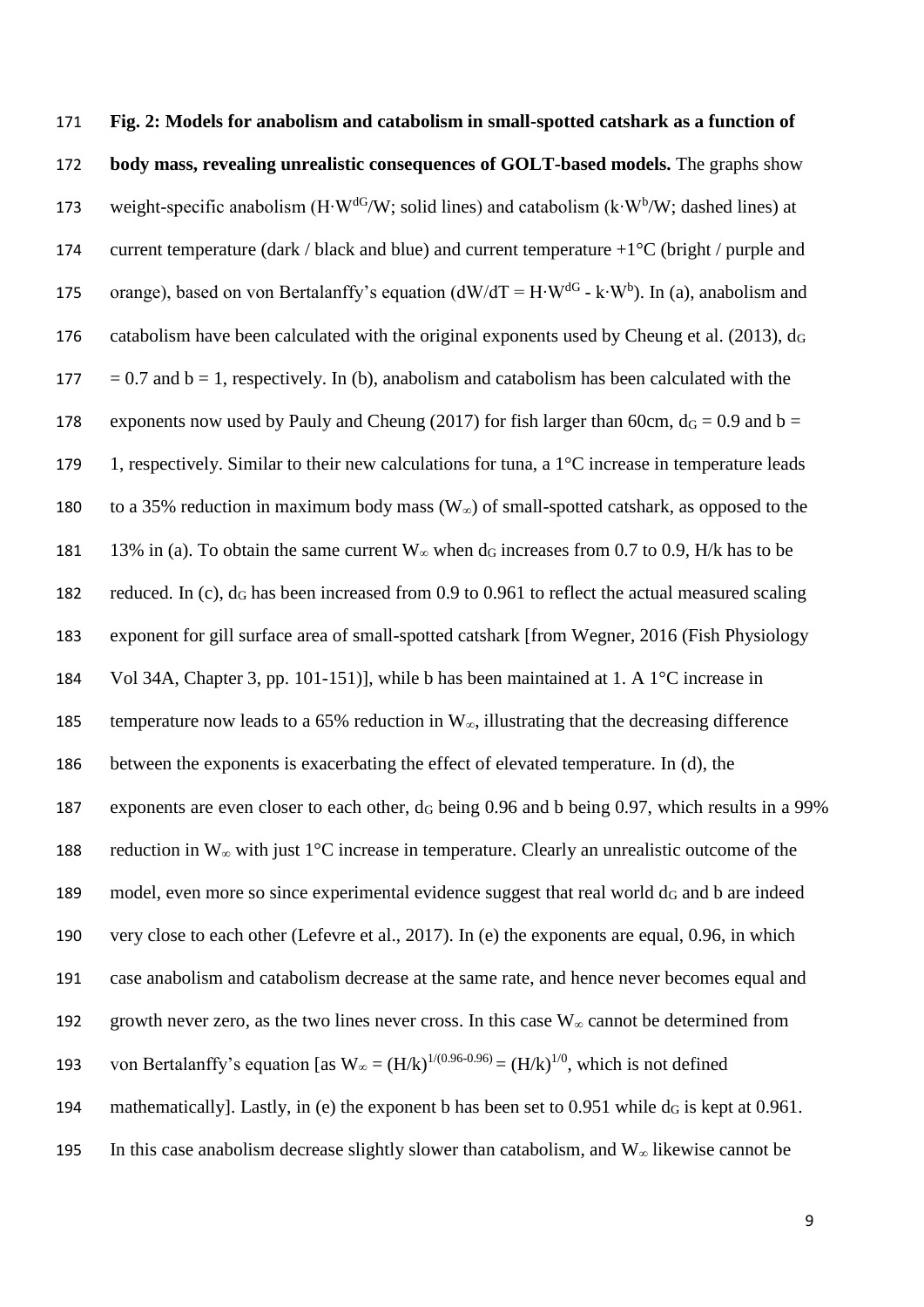determined, because the two curves would never cross each other, unless catabolism is larger

than anabolism initially, which is not possible in a biological sense [even if it is

198 mathematically, as  $W_\infty = (H/k)^{1/(0.95-0.96)} = (H/k)^{1/(0.01)}$ . Calculations are based on the equations

- and values used in an explanatory note written by Cheung and Pauly
- (http://www.nereusprogram.org/wp-content/uploads/2017/08/Short-notes-on-body-size-
- 201 calculation.pdf), except that rather than calculating k as  $K/(b-d<sub>G</sub>)$  we have calculated k from
- 202 the predicted H/k ratio, to maintain H and k at comparable levels between the scenarios,
- 203 though it does not affect the predicted  $W_\infty$  (see Supplementary Information Table S2 and S3
- for details and additional examples).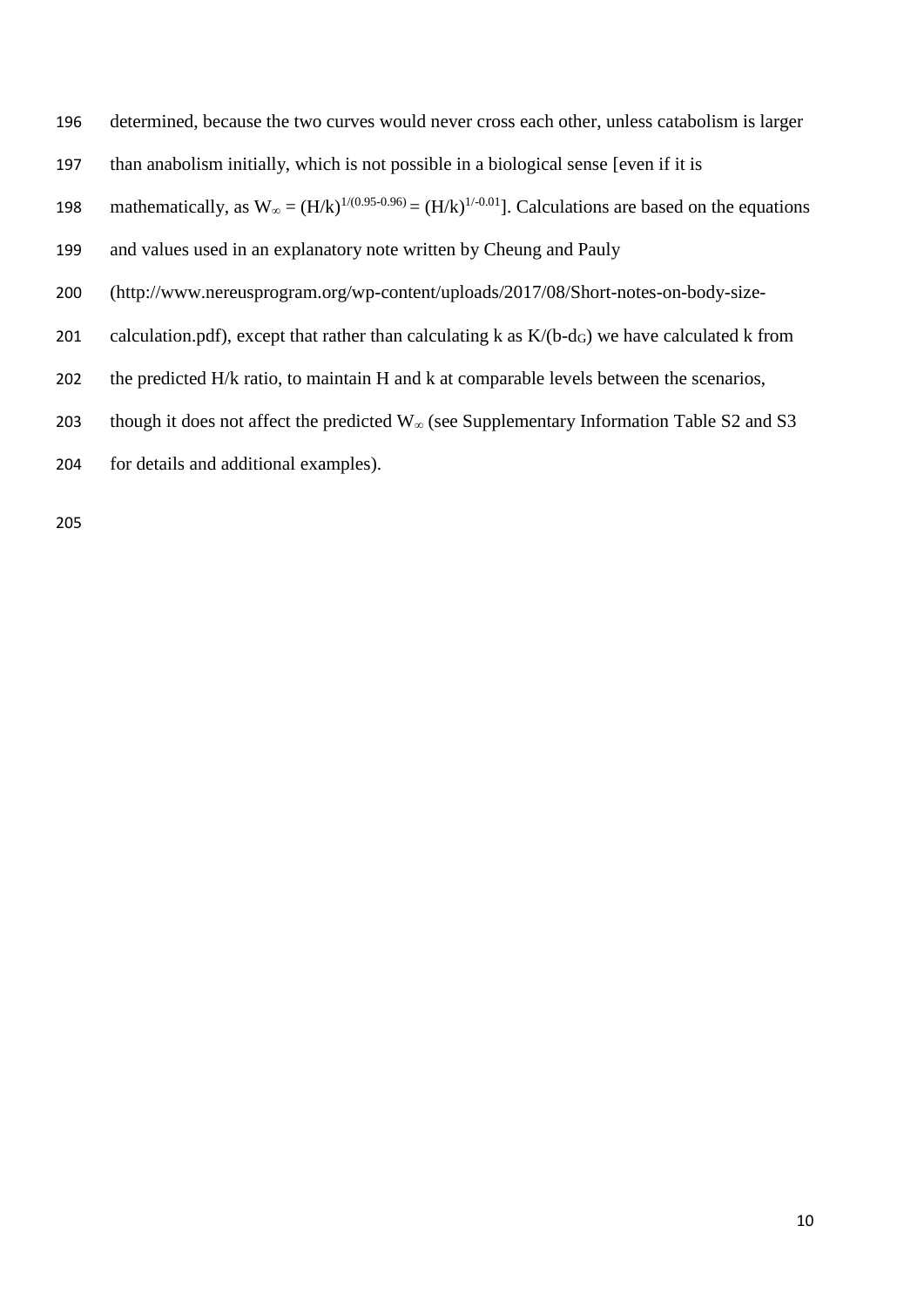|                                                                                                                                                                                  | isometric scaling                                                    | hyper-allometric scaling                                              | common carp (Cyprinus carpio)                                                                |
|----------------------------------------------------------------------------------------------------------------------------------------------------------------------------------|----------------------------------------------------------------------|-----------------------------------------------------------------------|----------------------------------------------------------------------------------------------|
| M <sub>b</sub>                                                                                                                                                                   | M <sub>b</sub>                                                       | M <sub>b</sub>                                                        | M <sub>b</sub>                                                                               |
| Larch                                                                                                                                                                            | $M_b^{0.33}$                                                         | $M_b^{0.33}$                                                          | $M_b^{0.33}$                                                                                 |
| Warch                                                                                                                                                                            | M <sub>b</sub> 0.33                                                  | $M_b^{0.33}$                                                          | $M_b$ <sup>0.152</sup>                                                                       |
| $Varch = Larch · Warch2$                                                                                                                                                         | $M_b^{(0.33+0.33+0.33)} = M_b^1$                                     | $M_b^{(0.33+0.33+0.33)} = M_b^{1}$                                    | $Mb(0.33+0.152+0.152) = Mb0.634$                                                             |
| $L_{\text{fil}}$                                                                                                                                                                 | $Mh^{0.33}$                                                          | $Mh^{0.33}$                                                           | $Mh^{0.508*}$                                                                                |
| $T_{\text{fil}}$                                                                                                                                                                 | M <sub>b</sub> 0.33                                                  | $M_b^{0.33}$                                                          | $M_b$ <sup>0.183</sup>                                                                       |
| W <sub>fil</sub>                                                                                                                                                                 | $M_b^{0.33}$                                                         | $M_b^{0.33}$                                                          | $M_b$ <sup>0.183</sup>                                                                       |
| $n_{\text{fil}}$                                                                                                                                                                 | $M_b^{-0.33}$                                                        | $M_h^{-0.33}$                                                         | $M_h^{-0.33}$                                                                                |
| $V_{fil} = n_{fil} \cdot L_{arch} \cdot L_{fil} \cdot W_{fil} \cdot T_{fil}$                                                                                                     | $M_b^{(-0.33+0.33+0.33+0.33+0.33)} = M_b^{1}$                        | $M_b^{(-0.33+0.33+0.33+0.33+0.33)} = M_b^1$                           | $M_b^{(-0.33+0.33+0.508+0.183+0.183)} = M_b^{0.874}$                                         |
| L <sub>lam</sub>                                                                                                                                                                 | $M_b^{0.33}$                                                         | $M_b^{0.33}$                                                          | ${M_b}^{0.183**}$                                                                            |
| $H_{lam}$                                                                                                                                                                        | M <sub>b</sub> 0.33                                                  | $M_b^{0.33}$                                                          | M <sub>b</sub> 0.183                                                                         |
| T <sub>lam</sub>                                                                                                                                                                 | M <sub>b</sub> 0.33                                                  | $M_b{}^0$                                                             | M <sub>b</sub> 0.08                                                                          |
| <b>N</b> lam                                                                                                                                                                     | $M_b^{-0.33}$                                                        | $M_b{}^0$                                                             | $M_b^{-0.08*}$                                                                               |
| $V_{\mathsf{lam}} = n_{\mathsf{fil}} \cdot L_{\mathsf{arch}} \cdot n_{\mathsf{lam}} \cdot L_{\mathsf{fil}} \cdot L_{\mathsf{lam}} \cdot H_{\mathsf{lam}} \cdot T_{\mathsf{lam}}$ | $Mb$ <sup>(-0.33+0.33-0.33+0.33+0.33+0.33)</sup> = $Mb$ <sup>1</sup> | $M_h^{(-0.33+0.33-0.0+0.33+0.33+0.33+0.0)} = M_h^{1}$                 | $Mb$ <sup>(-0.33 + 0.33 - 0.08 + 0.508 + 0.183 + 0.183 + 0.08)</sup> = $Mb$ <sup>0.874</sup> |
| $S_{\text{gill}} = n_{\text{fil}} \cdot L_{\text{arch}} \cdot n_{\text{lam}} \cdot L_{\text{fil}} \cdot L_{\text{lam}} \cdot H_{\text{lam}}$                                     | $Mb$ <sup>(-0.33+0.33-0.33+0.33+0.33)</sup> = $Mb$ <sup>0.66</sup>   | $M_b$ <sup>(-0.33+0.33-0.0+0.33+0.33+0.33)</sup> = $M_b$ <sup>1</sup> | $M_h^{(-0.33 + 0.33 - 0.08 + 0.508 + 0.183 + 0.183)} = M_h^{0.794*}$                         |
| $V_{\text{gill}} = V_{\text{arch}} + V_{\text{fil}} + V_{\text{lam}}$                                                                                                            | $M_b^1 + M_b^1 + M_b^1 = 3M_b^1$                                     | $M_b^1 + M_b^1 + M_b^1 = 3M_b^1$                                      | $M_b$ <sup>0.844</sup> ***                                                                   |

Table S1: Scaling of gill morphology parameters under assumptions of isometry, 'hyper-allometry', or the actual values for common carp, used in Fig. 1.

M<sub>b</sub>, body mass. L, lengths. W, widths. V, total volumes. n, numbers per length. H, heights. T, thicknesses. S, surface areas. Note that the only difference (shaded areas) between isometric scaling and hyper-allometric scaling is that the thickness of the lamella and hence the number of lamellae per length of filament is kept constant under the latter. \*Scaling exponents actually measured by Oikawa & Itazawa (1985). \*\*Scaling exponent for the surface area was measured to be 0.366, and given that the surface area is calculated as L<sub>lam</sub> ⋅ H<sub>lam</sub> the scaling exponents for each measure would have to be 0.183, assuming symmetrical growth. The scaling exponent of L<sub>lam</sub> is also reflected in the scaling exponent for W<sub>fil</sub> and T<sub>fil</sub>, as there is no reason to think that the filament would get wider or thicker than the lamellae as the fish grows bigger. Lastly, the fact that L<sub>fil</sub> grows with an exponent of 0.508 (0.508-0.33=0.178 more than expected) affects the scaling exponent for W<sub>arch</sub>, which has to be reduced accordingly (0.33-0.178=0.152) to make room for the filaments. \*\*\*This is the scaling exponent measured by Oikawa & Itazawa (1984).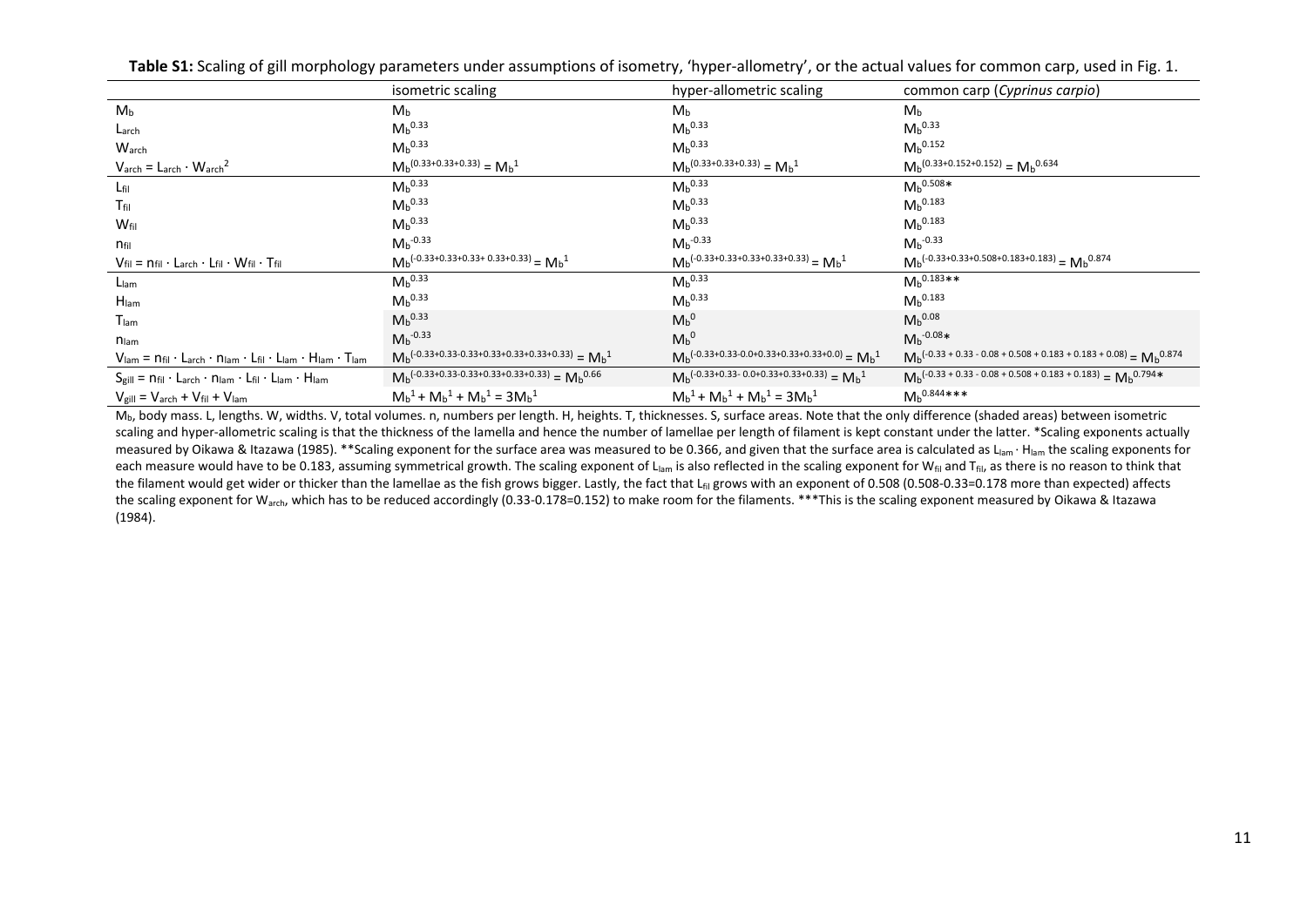Table S2: Effect of varying scaling exponents (d<sub>G</sub> and b) on predicted maximum weight (W<sub>∞</sub>) of a few different fish when k is set to 1.

| <b>Species</b>          | $L_{\infty}$ (cm) <sup>a</sup> | $a^a$  | $b^{\prime a}$ | $W_{\infty}$ (kg) | $T_{now}$ (K)       | b    | dG                | ΔΤ           | H/k  | н    | h           | g           | $H_1$ | k1   | H <sub>2</sub> | k <sub>2</sub> | $W_{\infty 1}$ | $W_{\infty 2}$ | $\Delta W_{\infty}$ |
|-------------------------|--------------------------------|--------|----------------|-------------------|---------------------|------|-------------------|--------------|------|------|-------------|-------------|-------|------|----------------|----------------|----------------|----------------|---------------------|
| vellowfin tuna          | 192                            | 0.0216 | 2.98           | 139.2             | 299.15 <sup>b</sup> | 1    | 0.67              | 1            | 5.18 | 5.18 | $1.8E + 07$ | $4.1E + 11$ | 5.18  | 1.00 | 5.45           | 1.09           | 139.2          | 123.8          | $-11.0$             |
| (Thunnus albacares)     |                                |        |                |                   |                     |      | 0.90              | -1           | 1.64 | 1.64 | $5.6E + 06$ | $4.1E + 11$ | 1.64  | 1.00 | 1.72           | 1.09           | 139.2          | 94.3           | $-32.3$             |
|                         |                                |        |                |                   |                     |      |                   | 2            | 1.64 | 1.64 | $5.6E + 06$ | $4.1E + 11$ | 1.64  | 1.00 | 1.81           | 1.19           | 139.2          | 64.0           | $-54.0$             |
|                         |                                |        |                |                   |                     |      | 0.95              | 1            | 1.28 | 1.28 | $4.4E + 06$ | $4.1E + 11$ | 1.28  | 1.00 | 1.35           | 1.09           | 139.2          | 63.8           | $-54.1$             |
|                         |                                |        |                |                   |                     |      |                   |              | 1.28 | 1.28 | $4.4E + 06$ | $4.1E + 11$ | 1.28  | 1.00 | 1.41           | 1.19           | 139.2          | 29.4           | $-78.9$             |
|                         |                                |        |                |                   |                     |      | 0.99              |              | 1.05 | 1.05 | $3.6E + 06$ | $4.1E + 11$ | 1.05  | 1.00 | 1.10           | 1.09           | 139.2          | 2.8            | $-98.0$             |
|                         |                                |        |                |                   |                     | 0.91 | 0.90              |              | 1.05 | 1.05 | $3.6E + 06$ | $4.1E + 11$ | 1.05  | 1.00 | 1.10           | 1.09           | 139.2          | 2.8            | $-98.0$             |
|                         |                                |        |                |                   |                     |      |                   | 2            | 1.05 | 1.05 | $3.6E + 06$ | $4.1E+11$   | 1.05  | 1.00 | 1.16           | 1.19           | 139.2          | 0.059          | $-99.96$            |
| small-spotted catshark  | 100                            | 0.0016 | 3.2            | 4.019             | 287.15 <sup>c</sup> | 1    | 0.67              | -1           | 1.59 | 1.59 | $1.0E + 07$ | $1.3E + 12$ | 1.59  | 1.00 | 1.68           | 1.10           | 4.019          | 3.540          | $-11.9$             |
| (Scyliorhinus canicula) |                                |        |                |                   |                     |      | 0.90              | 1            | 1.15 | 1.15 | 7.4E+06     | $1.3E + 12$ | 1.15  | 1.00 | 1.21           | 1.10           | 4.019          | 2.633          | $-34.5$             |
|                         |                                |        |                |                   |                     |      |                   | 2            | 1.15 | 1.15 | $7.4E + 06$ | $1.3E+12$   | 1.15  | 1.00 | 1.28           | 1.21           | 4.019          | 1.730          | $-57.0$             |
|                         |                                |        |                |                   |                     |      | 0.96 <sup>d</sup> | -1           | 1.06 | 1.06 | $6.8E + 06$ | $1.3E+12$   | 1.06  | 1.00 | 1.12           | 1.10           | 4.019          | 1.396          | $-65.3$             |
|                         |                                |        |                |                   |                     |      |                   |              | 1.06 | 1.06 | $6.8E + 06$ | $1.3E+12$   | 1.06  | 1.00 | 1.18           | 1.21           | 4.019          | 0.488          | $-87.8$             |
|                         |                                |        |                |                   |                     |      | 0.99              |              | 1.01 | 1.01 | $6.5E + 06$ | $1.3E + 12$ | 1.01  | 1.00 | 1.07           | 1.10           | 4.019          | 0.058          | $-98.5$             |
|                         |                                |        |                |                   |                     | 0.97 | 0.96              |              | 1.01 | 1.01 | $6.5E + 06$ | $1.3E + 12$ | 1.01  | 1.00 | 1.07           | 1.10           | 4.019          | 0.058          | $-98.5$             |
|                         |                                |        |                |                   |                     |      |                   | 2            | 1.01 | 1.01 | $6.5E + 06$ | $1.3E+12$   | 1.01  | 1.00 | 1.13           | 1.21           | 4.019          | 0.00088        | $-99.98$            |
| sandbar shark           | 266                            | 0.0058 | 3.3            | 582.8             | $296.15^c$          | 1    | 0.67              | -1           | 8.35 | 8.35 | $3.3E + 07$ | $5.4E + 11$ | 8.35  | 1.00 | 8.79           | 1.10           | 582.8          | 517.3          | $-11.2$             |
| (Carcharhinus plumbeus) |                                |        |                |                   |                     |      | 0.90              | 1            | 1.89 | 1.89 | $7.5E + 06$ | $5.4E + 11$ | 1.89  | 1.00 | 1.99           | 1.10           | 582.8          | 391.6          | $-32.8$             |
|                         |                                |        |                |                   |                     |      | 0.90              | 2            | 1.89 | 1.89 | $7.5E + 06$ | $5.4E + 11$ | 1.89  | 1.00 | 2.09           | 1.20           | 582.8          | 263.8          | $-54.7$             |
|                         |                                |        |                |                   |                     |      | $0.74^{d}$        | $\mathbf{1}$ | 5.24 | 5.24 | $2.1E+07$   | $5.4E + 11$ | 5.24  | 1.00 | 5.51           | 1.10           | 582.8          | 500.2          | $-14.2$             |
|                         |                                |        |                |                   |                     |      | 0.74              |              | 5.24 | 5.24 | $2.1E+07$   | $5.4E + 11$ | 5.24  | 1.00 | 5.80           | 1.20           | 582.8          | 429.6          | $-26.3$             |
|                         |                                |        |                |                   |                     |      | 0.99              |              | 1.07 | 1.07 | $4.2E + 06$ | $5.4E + 11$ | 1.07  | 1.00 | 1.12           | 1.10           | 582.8          | 10.9           | $-98.1$             |
|                         |                                |        |                |                   |                     | 0.75 | 0.74              |              | 1.07 | 1.07 | $4.2E + 06$ | $5.4E + 11$ | 1.07  | 1.00 | 1.12           | 1.10           | 582.8          | 10.9           | $-98.1$             |
|                         |                                |        |                |                   |                     |      | 0.74              | 2            | 1.07 | 1.07 | $4.2E + 06$ | $5.4E + 11$ | 1.07  | 1.00 | 1.18           | 1.20           | 582.8          | 0.210          | $-99.96$            |
| sablefish               | 120                            | 0.0058 | 3.1            | 16.2              | 281.15 <sup>c</sup> | 1    | 0.67              | 1            | 2.53 | 2.53 | $2.3E + 07$ | $2.3E+12$   | 2.53  | 1.00 | 2.68           | 1.11           | 16.2           | 14.2           | $-12.4$             |
| (Anoplopoma fimbria)    |                                |        |                |                   |                     |      | 0.90              | -1           | 1.32 | 1.32 | $1.2E + 07$ | $2.3E+12$   | 1.32  | 1.00 | 1.40           | 1.11           | 16.2           | 10.4           | $-35.7$             |
|                         |                                |        |                |                   |                     |      | 0.90              | 2            | 1.32 | 1.32 | $1.2E + 07$ | $2.3E+12$   | 1.32  | 1.00 | 1.48           | 1.22           | 16.2           | 6.7            | $-58.5$             |
|                         |                                |        |                |                   |                     |      | 0.83 <sup>e</sup> | 1            | 1.61 | 1.61 | $1.4E + 07$ | $2.3E+12$   | 1.61  | 1.00 | 1.70           | 1.11           | 16.2           | 12.5           | $-22.9$             |
|                         |                                |        |                |                   |                     |      | 0.83              |              | 1.61 | 1.61 | $1.4E + 07$ | $2.3E+12$   | 1.61  | 1.00 | 1.80           | 1.22           | 16.2           | 9.6            | $-40.4$             |
|                         |                                |        |                |                   |                     |      | 0.99              | 1            | 1.03 | 1.03 | $9.2E + 06$ | $2.3E+12$   | 1.03  | 1.00 | 1.09           | 1.11           | 16.2           | 0.2            | $-98.8$             |
|                         |                                |        |                |                   |                     | 0.84 | 0.83              |              | 1.03 | 1.03 | $9.2E + 06$ | $2.3E+12$   | 1.03  | 1.00 | 1.09           | 1.11           | 16.2           | 0.1962         | $-98.8$             |
|                         |                                |        |                |                   |                     |      | 0.83              | 2            | 1.03 | 1.03 | $9.2E + 06$ | $2.3E+12$   | 1.03  | 1.00 | 1.15           | 1.22           | 16.2           | 0.0025         | -99.98              |

 $L_{\infty}$ , maximum observed length. a, length-weight constant. b', length-weight exponent. W∞, asymptotic (maximum) body mass. T<sub>now</sub>, current average/preferred temperature. ΔT, temperature rise. d<sub>G</sub>, oxygen supply/gill surface area scaling exponent. b, oxygen demand/maintenance metabolism scaling exponent. H/k, ratio between the constant for anabolism (H) and catabolism (k). h, constant in Arrhenius equation for anabolic. g, constant in Arrhenius equation for catabolic reaction. H<sub>1</sub> and H<sub>2</sub>, coefficients for anabolism. k<sub>1</sub> and k<sub>2</sub>, coefficients for catabolism. K<sub>1</sub> and K<sub>2</sub>, coefficients for catabolism. W<sub>∞1</sub> and W∞<sub>2</sub>, c are identical (as they should be). ΔW∞, predicted change in W∞ as a result of a ΔT change in temperature. <sup>a</sup>Cheung et al. 2013 (supplementary material). <sup>b</sup>Pauly and Cheung, 2017 (explanatory note). <sup>c</sup>Based on averages from Encyclopedia of Life. <sup>d</sup>Wegner, 2016 (Fish Physiology Vol 34A, Chapter 3, pp. 101-151). <sup>e</sup>Friedman et al., 2012 (Limnology and Oceanography, 57, 1701-1710). See below for equations.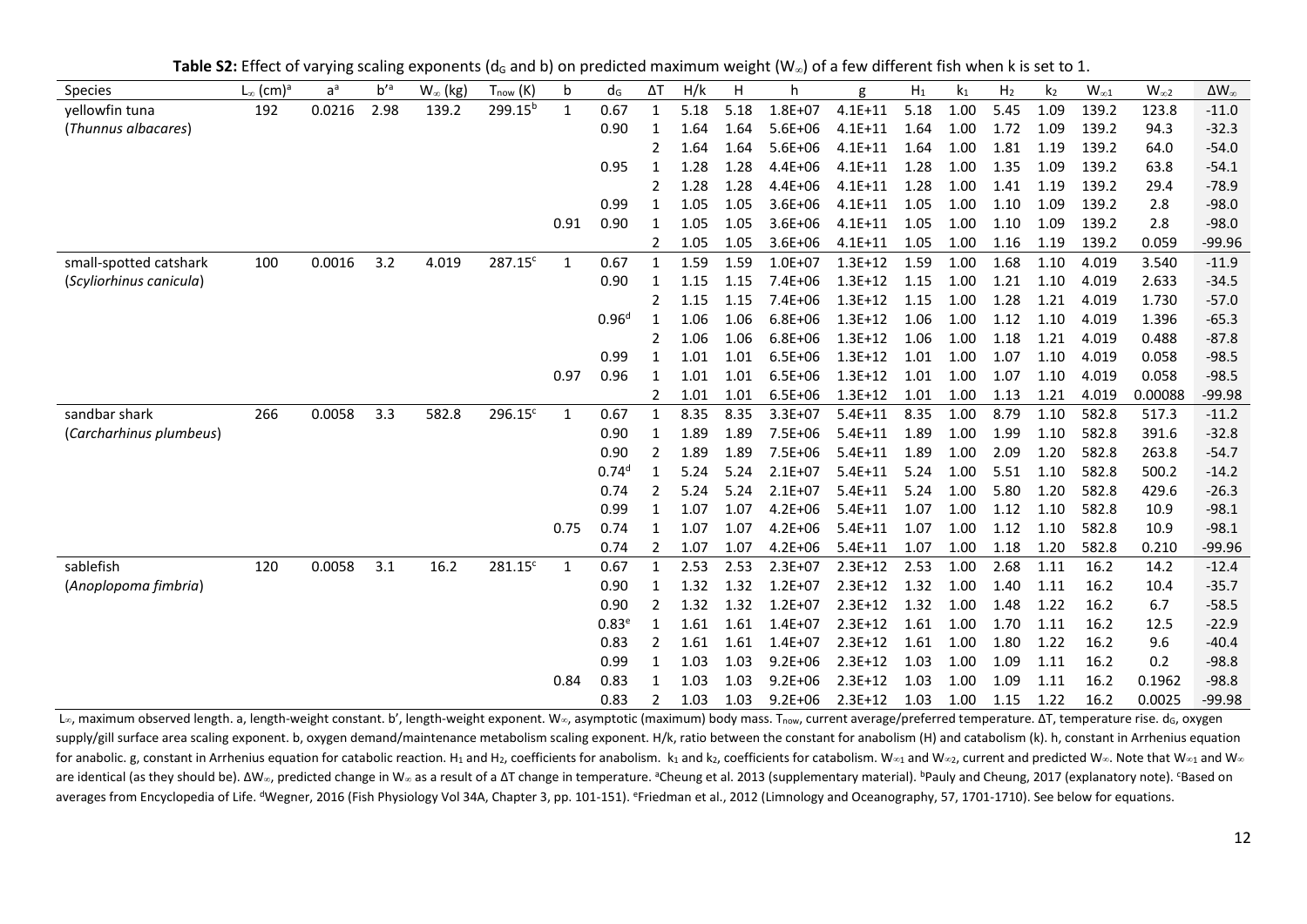| Asymptotic weight, W <sub>∞</sub> :                      | $W_{\infty}$ = a L <sub><math>\infty</math></sub> b' (Cheung and Pauly, 2017)                                                                                                                                                                             |
|----------------------------------------------------------|-----------------------------------------------------------------------------------------------------------------------------------------------------------------------------------------------------------------------------------------------------------|
| H/k derived from von Bertalanffy:                        | $dW/dt = H \cdot W^{dG} - k \cdot W^b \leftrightarrow 0 = H \cdot W_{\infty}^{dG} - k \cdot W_{\infty}^b \leftrightarrow H \cdot W_{\infty}^{dG} = k \cdot W_{\infty}^b \leftrightarrow H/k = W_{\infty}^b / W_{\infty}^{dG} = W_{\infty}^{b \text{-}dG}$ |
| Constant for anabolism, H:                               | $k = 1^* \rightarrow H = H/k$ and $H = W_{\infty}^{b \text{-dG}}$                                                                                                                                                                                         |
| Constant h:                                              | H = h·e <sup>-j1/T</sup> , where j <sub>1</sub> is 4500** (Pauly and Cheung, 2017, explanatory note) and T = T <sub>now</sub>                                                                                                                             |
|                                                          | H = h·e <sup>-j1/T</sup> $\leftrightarrow$ h = H/e <sup>-j1/T</sup> $\leftrightarrow$ h = W <sub>∞</sub> b-dG/e <sup>-j1/T</sup>                                                                                                                          |
| Constant g:                                              | $g = k/e^{-j2/T}$ where $j_2$ is 8000** (Pauly and Cheung, 2017, explanatory note).                                                                                                                                                                       |
|                                                          | $k = 1 \rightarrow g = 1/e^{-j2/T}$                                                                                                                                                                                                                       |
| Using $T_{now}$ and $T_{now} + \Delta T$ :               | $H_1 = h \cdot e^{-j1/T}$                                                                                                                                                                                                                                 |
|                                                          | $H_2 = h \cdot e^{-j1/T + \Delta T}$                                                                                                                                                                                                                      |
|                                                          | $k_1 = g \cdot e^{-j2/T}$ (in this case $k_1$ is just k=1 <sup>*</sup> )                                                                                                                                                                                  |
|                                                          | $k_2 = g \cdot e^{-j2/T+\Delta T}$                                                                                                                                                                                                                        |
| Current and predicted W <sub>∞</sub> :                   | $H/k = W_{\infty}^{b-dG} \leftrightarrow (H/k)^{1/(b-dG)} = (W_{\infty}^{b-dG})^{1/b-dG} \leftrightarrow W_{\infty} = (H/k)^{1/(b-d_G)}, W_{\infty 1} = (H_1/k_1)^{1/(b-d_G)}, W_{\infty 2} = (H_2/k_2)^{1/(b-d_G)}$                                      |
| Predicted change in $W_{\infty}$ , $\Delta W_{\infty}$ : | $\Delta W_{\infty} = ((W_{\infty 2} - W_{\infty 1})/W_{\infty 1}) \cdot 100$                                                                                                                                                                              |

\*We are aware that k is calculated as K/(1-d<sub>G</sub>) by Pauly and Cheung, but it is unclear if it is the same as K/(b-d<sub>G</sub>), given that the expression is a substitution in the integrated form of the von Bertalanffy equation, W<sub>t</sub> = W∞[1 – e<sup>-k(1–dG)</sup><sup>(t–t0)</sup>]<sup>1/(1–d</sup>s<sup>)</sup> = W∞[1 – e<sup>-k</sup><sup>(t–t0)</sup>]<sup>1/(1–d</sup>s) (Cheung et al., 2011). Given that k is the constant for catabolism and hence maintenance metabolism, it would be strange if it was only affected by the scaling exponent for the gill area (d<sub>G</sub>) and not by the scaling factor for maintenance metabolism (b). Given that we have derived W<sub>∞</sub> = (H/k)<sup>1/(b-d</sup>G) from Bertalanffy, while Cheung has derived W<sub>∞</sub> = (H/k)<sup>1/(1-d</sup>G) (see Cheung et al., 2011), it does seem that 1-d<sub>G</sub> is simply b–d<sub>G</sub>, at least in some of the equations. Calculating k using K/(b-d<sub>G</sub>), nonetheless, gives the exact same results for predicted W<sub>∞</sub> in the end (see Table S3 below), though k obviously varies much more as a result. In the end, the only thing that seems to affect the projections is the difference between b and d<sub>G</sub> and the initial observed W<sub>∞</sub>, so the conclusions remain the same: using evidence-based, physiologically relevant exponents leads to absurd shrinkage of fish with very small changes in temperature.

\*\*Together,  $i_1$  and  $i_2$  reflects a  $Q_{10}$  of 2.4, according to Cheung et al. (2011).